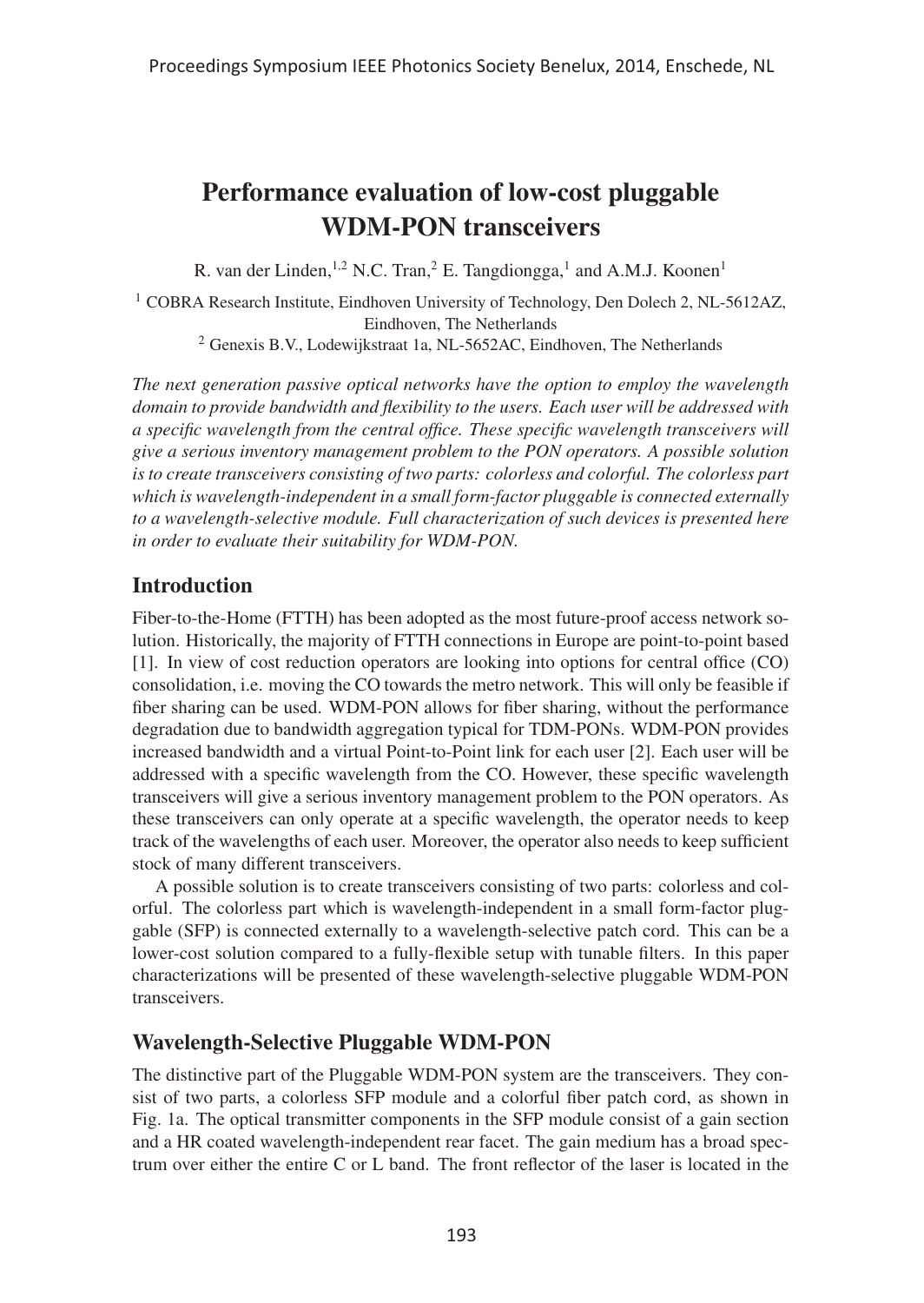

Fig. 1. (a) Schematic representation of the transmitter. Picture courtesy of MEL Telecom. (b) Schematic representation of the experimental setup. BERT denotes the bit error rate tester, CDR the clock-data recovery if present, FBG the pluggable patch cord including a fiber Bragg grating and C/L band splitter.

fiber connector of the patch cord in the form of a fiber Bragg grating (FBG). Due to the small wavelength range where the FBG reflects, the transmitter lases at the wavelength of choice. This particular structure allows us to select the desired output wavelength by plugging in the appropriate patch cord, utilizing the same SFP module. The receiver has a reported operating wavelength from 1260 to 1620 nm, allowing broadband operation.

The system as a whole comprehends mainly the structure of a typical WDM-PON system with bidirectional communication, typically the L band is used for downstream transmission and the C band for upstream. In total 40 wavelength pairs are available, placed on the 100 GHz ITU-T WDM grid. In the Optical Line Terminal (OLT) at the CO side the pluggable patch cord incorporates a C/L band split filter. A 40 channel cyclic AWG combines multiple wavelengths in a feeder fiber connecting the OLT to a Remote Node (RN). In the RN another AWG splits the wavelengths over multiple distribution fibers towards the Optical Network Units (ONU) at the users' premises. Here the same pluggable structure as in the OLT can be used. Alternatively, it is possible to incorporate a passband filter additional to a C/L band splitter at the receiver in the ONU. This would allow the use of a power splitter at the RN, at the cost of an increased split loss compared to an AWG. This would make it possible to use WDM-PON over a standard TDM-PON network without altering the optical distribution network (ODN).

### Experimental setup

The experimental setup, as depicted in Fig. 1b, is used to characterize the transceivers. A transceiver, consisting of a SFP module and a pluggable patch cord with incorporated C/L splitter connects to the appropriate port on a 32 channel cyclic AWG. The signal is transported through a fiber spool. After a second AWG, a 3 dB power splitter feeds the signal to both the ONU and an optical spectrum analyzer (OSA).

Data transmission results presented in this paper are under bidirectional operation of the system. Back reflections are considered in a worst-case scenario, i.e. a CW beam is transmitted from the ONU side of the system when data is transferred from the OLT to the ONU side. A power penalty for the receiver sensitivity at BER =  $10^{-9}$ , compared to uni-directional data transfer of approximately 3.5 dB is observed if 2.5 Gbps data is transferred. This induced penalty is attributed predominantly to electronic noise in the SFP module, as the penalty remains similar if the transmitted signal from the ONU side is blocked before it enters the patch cord.

### Experimental Results

A combination of two SFPs, one for the C band and one for the L band, and six wavelength filters, ITU-T WDM channels 24, 40 and 55 in the C and L band, have been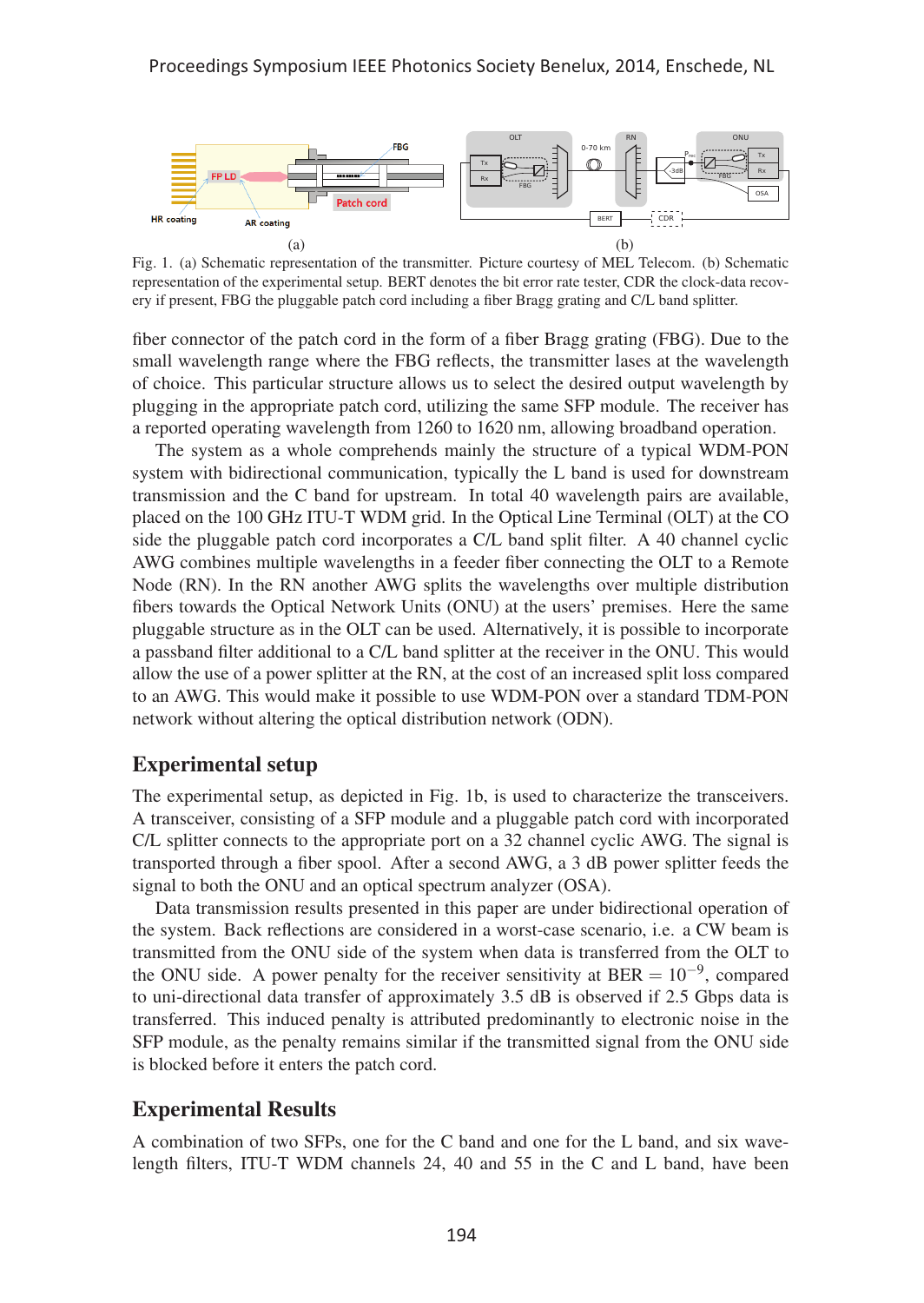

Fig. 2. (a) Spectrum of the six characterized transmitter combinations in ITU-T bands 24, 40 and 55 in the C and L bands, (b) BER curve of 2.5 Gbps data transfer over distances ranging from 0 to 70 km for channel C-24.



Fig. 3. BER curve of: (a) 1.25 Gbps data transfer back-to-back for six wavelength channels (b) 2.5 Gbps data transfer over 40 km of fiber for six wavelength channels

investigated. The corresponding wavelengths are 1558.17, 1545.32, and 1533.47 nm for the C band. For the L band the accompanying wavelengths are 1599.50, 1586.31, and 1574.15 nm. Fig. 2a shows the spectrum emitted by the six possible combinations. It can be seen that the peak to sidelobe ratio of the output is larger than 45 dB for all channels. The measured output power of the channels varies between 2.2 and 4.9 dBm among the channels, measurements have been done while a continuous alternating bit sequence was transmitted.

In Fig. 2b BER characterization curves are shown for 2.5 Gbps data transfer in the C-24 wavelength channel at 1558.17 nm for fiber lengths ranging from 0 to 70 km. No power penalty for fiber lengths up to 70 km can be observed as the curves are < 0.3 dB apart and not uniformly decreasing in sensitivity for increasing fiber length. Error free operation at  $BER = 10^{-9}$  was observed for distances up to 60 km. For longer fiber lengths the power budget was insufficient, due to excess losses in our experimental setup.

In Fig. 3a BER curves are shown for 1.25 Gbps over 0 km fiber (B2B), for six different wavelength channels. It should be noted that due to the available clock data recovery equipment, for the 1.25 Gbps case the clock has been transferred electronically B2B,